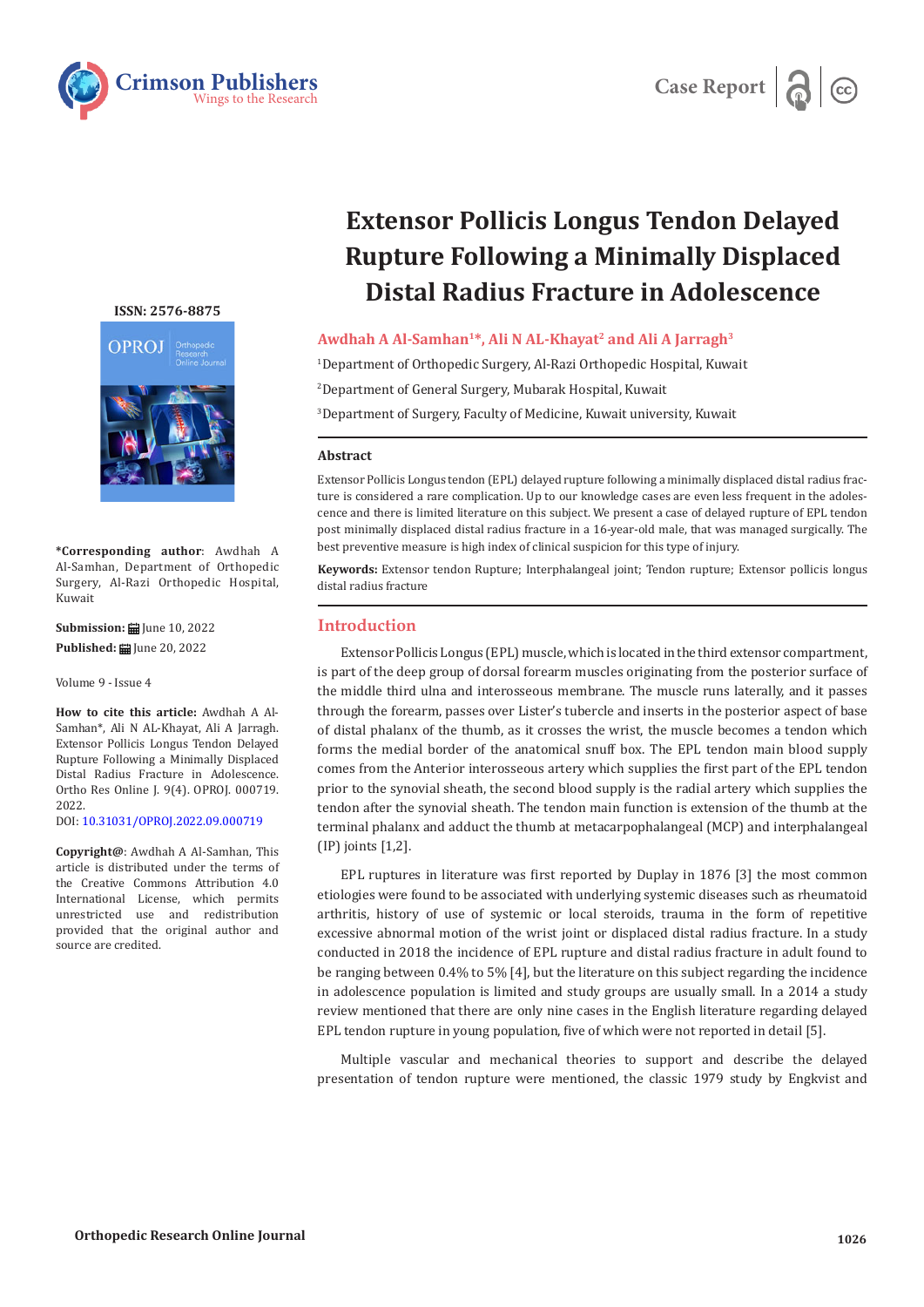lunborg [4] described the vascular theory which state that poor vascularity around the lister tubercle make the area more prone to ischemic changes after any insult also hemorrhage after a trauma into an intact tendon sheath may leads to increased pressure within the closed sheath resulting in decreasing blood supply that may weaken the tendon and lead to ischemic atrophy . The mechanical theory can explain the EPL delayed as a result of callus friction against the EPL tendon which is held intact in its extensor retinaculum sheath in non-displaced fractures.

In this case report we present a case of spontaneous delayed rupture of EPL tendon after distal radius minimally displaced fracture in a sixteen-year-old male, the aim of addressing the case is that earlier recognition for this unusual presentation will provide surgeons with high index of clinical suspicion for this type of injury which might provide earlier surgical management that may eventually improve the outcome of patients.

## **Case Presentation**

A 16-year-old male previously healthy with no known medical history, rheumatologically disease systemic or local steroid use, was brought to the hospital by ambulance to the emergency room after fall from height (third floor) due to a suicidal attempt with multiple body fractures.

Bilateral distal end radius fracture: right side was managed with open reduction and internal fixation by volar plate (Figure1). Left side minimally displaced fracture managed conservatively with splint immobilization (Figure 2). Left Pilon fracture, for which he had open reduction and internal fixation. Bilateral calcaneal fracture and right subtalar dislocation managed with open reduction and internal fixation. Right nondisplaced transverse acetabular fracture managed conservatively. High transverse S1 fracture dislocation (limbo-pelvic dissociation) causing cauda equina at presentation with stool and urine incontinence. This injury was managed with neurological decompression (laminectomy of the sacral vertebrae 1-4) and tension band plating of the comminuted sacral fracture.



**Figure 1:** Plain radiograph showed anteroposterior and lateral view of the right distal radius managed with open reduction and internal fixation by volar plate: (A) anteroposterior view (B) lateral view.



**Figure 2:** Plain radiograph showed anteroposterior and lateral view of the left. minimally displaced fracture managed conservatively with splint immobilization: (A) anteroposterior view (B) lateral view.

During daily rounds post trauma day 15, the patient complained of a sudden inability to extend his left thumb; this incident was painless. No swelling or discoloration was noticed in the hand. The examination revealed the inability to extend the left thumb at interphalangeal joint, the sensory nerve examination was intact, patient was able to extend his ring and little finger without any difficulty. The complete blood cell count, erythrocyte sedimentation rate, and C-reactive protein were within normal range. The rheumatoid factor as well as Anti-CCP were negative. A study of the plain radiographs revealed minimally displaced distal radius fracture with no other associated injuries.

Rupture of the EPL tendon was confirmed by ultrasound and by clinical due to inability to do MRI because of the presence of incompatible MRI implants from previous surgeries. Radiographs of the left hand and wrist demonstrated a healing minimally displaced extra-articular distal radius fracture.

The patient was consented for a possible reconstructive procedure "Extensor Indicis Proprius (EIP) to EPL transfer" to restore his thumb function in addition to Kirschner(K)-wire fixation of the minimally displaced distal radius fracture in the same operation setting. In our patient, the EPL tendon repair was first approached through a dorsal incision, the distal stump of the EPL found to be divided at the level of the dorsal tubercle of the radius, was found not in a condition that permit direct repair. The decision of EIP transfer was taken intraoperatively. There was no bony irregularity, no bony spicule and no prominent Lister's tubercle evident at the time of the tendon transfer. Proper tensioning was achieved to maintain good tendon post-operative healing. The minimally displaced fracture of the left distal radius was approach next by K-wire fixation under radiographic guidance (Figure 3). Our post-operative protocol involved immobilization using a short-arm cast, keeping the wrist in a neutral position and the thumb in ulnar deviation and extension, it was maintained for 6 weeks, through the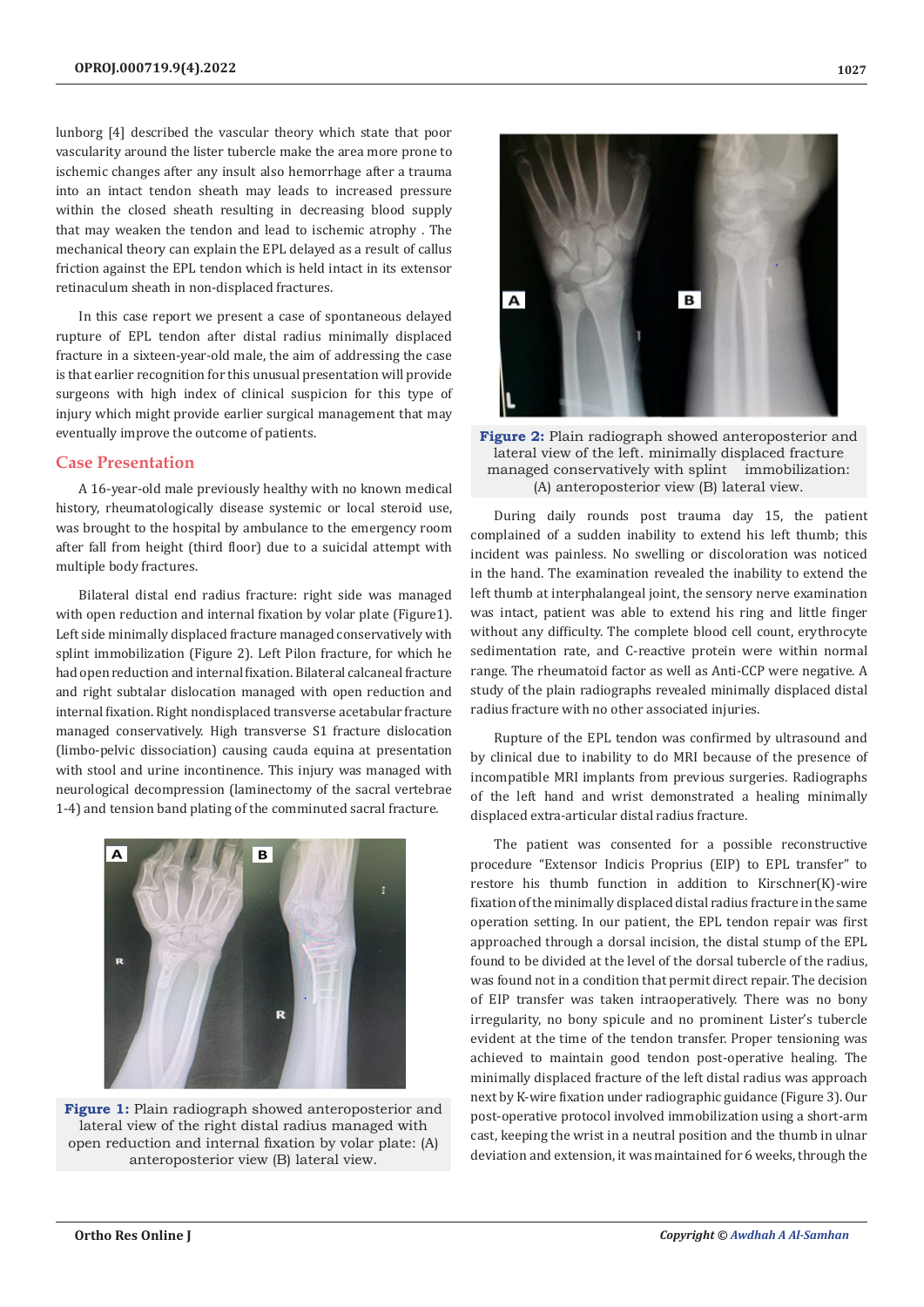6 weeks' patient was evaluated in the outpatient clinic, for wound evaluation and x-rays, rehabilitation exercises planned after cast and K-wire removal to restore function (Figure 4).



**Figure 3:** Plain radiograph showed anteroposterior and lateral view of the left minimally displaced fracture managed by K-wire fixation under radiographic guidance: (A) lateral view (B) anteroposterior view.



**Figure 4:** (A) A photo of the hand showing the k-wire fixation and post-operative scars. (B) A short- arm cast was used to keep the wrist in neutral position, and thumb in extension and ulnar deviation.

## **Discussion**

EPL rupture is mostly reported in adult population with comorbidities, trauma or history of steroid use. The incidence of spontaneous EPL rupture following distal radius fracture has been found in literature between 0.3% to 5% [6]. It is mostly reported in adults with nondisplaced distal radius fractures. Delayed rupture of the EPL tendon in adolescent population after minimally displaced distal radius fracture is uncommon and to our best knowledge is rarely reported in the literature. In a 2014 a study review mentioned that there are only nine cases in the English literature regarding delayed EPL tendon rupture in young population, five of which were not reported in detail [5].

 The theories of delayed presentation can be best explained with effusion or bleeding inside the intact synovial sheath that may affect the microvasculature around the tendon which may

lead to tendon atrophy and delayed tendon rupture. Fracture callus can also decrease space for EPL tendon which can cause pressure and irritation to the tendon or can affect synovial fluid nutritional exchange, eventually resulting in necrosis, tendon atrophy and EPL tendon rupture.

Study conducted in 2015 [7,8] in adult population suggested that hematoma evacuation or needle aspiration after a nondisplaced fracture can reduce the incidence of EPL delay rupture, further studies are needed to confirm this theory specially in young population.

However, management of the rupture tendon depend on the tendon condition during surgical exploration and the management is similar between adults and young population. The management options are direct tendon repair, tendon transfer or tendon graft, most authors recommend tendon transfer and in our case EPI tendon transfer was performed. The reason why EPI tendon transfer is commonly performed because it has a similar amplitude and direction of pull to the EPL which will provides predictable good functional outcome after rehabilitation.

Early clinical evaluation and a high index of suspicion can allow early diagnosis, which will help in avoidance and decrease the incidence of reconstructive surgery and its associated rehabilitation and possible future complication.

## **Conclusion**

The incidence of delay Rupture of the EPL tendon in adolescence is rare, few cases up to our knowledge were found to be reported in literature, the injury associated usually with highly displaced distal radius fracture, patient with co-morbidities, or history of steroid use. However, it is even more rare to be present in non-displaced or minimally displaced distal radius fractures. In our particular case of delayed presentation of rupture EPL tendon post minimally displaced distal radius fracture in a 16-year-old male, surgical intervention EPL tendon transfer and K-wire fixation were chosen to improve patient outcome and quality of life. Owing to rarity of the condition the best prevention measure is high index of clinical suspicion for this type of injury that will enable treating surgeons to provide earlier surgical management which may improve the outcome of patients. Further studies are needed to evaluate the incidence of presentation and treating methods thus facilitating the development of evidence-based therapy.

## **Declaration of Patient Consent**

The authors declare that informed consent has been granted for this case from patient and parents for his images and clinical information to be reported in the journal. Patient and parents understand that his name and initials will not be published, effort will be made to conceal identity, but anonymity cannot be guaranteed

## **Competing interests**

The authors declare that they have no competing interests.